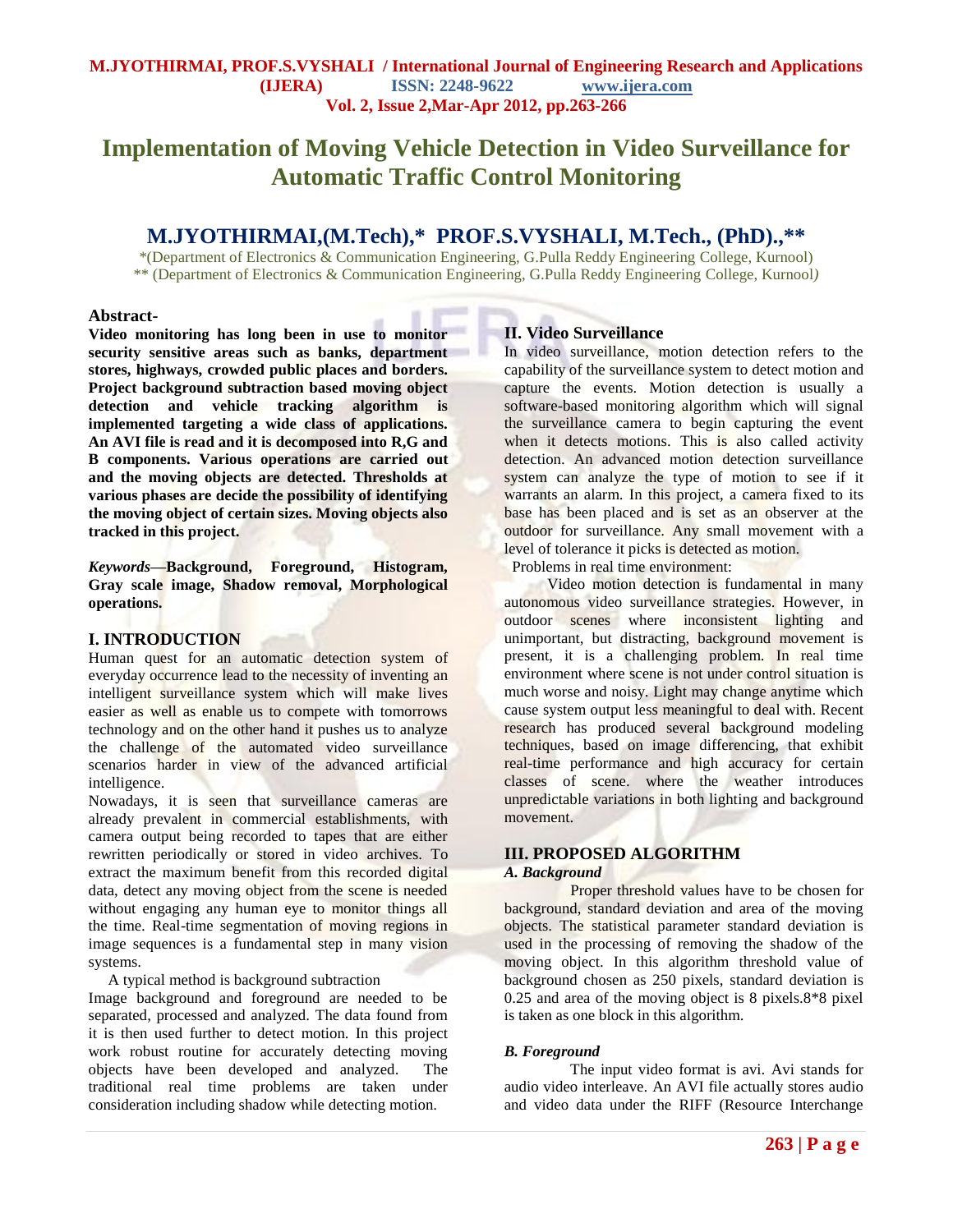#### **M.JYOTHIRMAI, PROF.S.VYSHALI / International Journal of Engineering Research and Applications (IJERA) ISSN: 2248-9622 www.ijera.com Vol. 2, Issue 2,Mar-Apr 2012, pp.263-266**

File Format) container format. In AVI files, audio data and video data are stored next to each other to allow synchronous audio-with-video playback. Audio data is usually stored in AVI files in uncompressed PCM (Pulse-Code Modulation) format with various parameters. Video data is usually stored in AVI files in compressed format with various codecs and parameters. The aviread, aviinfo matlab functions which are are used to read the input video avi format. This Algorithm is tested with input video file having 120 frames.

#### *C. Histogram*

 An image histogram is a graphical representation of the number of pixels in an image as a function of their intensity. Histograms are made up of bins, each bin representing a certain intensity value range. The histogram is computed by examining all pixels in the image and assigning each to a bin depending on the pixel intensity.. Image histograms are an important tool for inspecting images. They allow you to spot background and gray value range at a glance. Histogram is used to extract the background.

In a more general mathematical sense, a histogram is a function  $m_i$  that counts the number of observations that fall into each of the disjoint categories (known as *bins*), whereas the graph of a histogram is merely one way to represent a histogram. Thus, if we let *n* be the total number of observations and *k* be the total number of bins, the histogram *m<sup>i</sup>* meets the following conditions:

$$
n=\sum_{i=1}^n m_i.
$$

#### *D. Grayscale image*

Grayscale images are images without color, or achromatic images. The levels of a gray scale range from 0 (black) to 1 (white).After calculating the histogram, images are converted in to gray scale images to reduce the complexity while applying the morphological operations.

#### *E. Background Subtraction*

This proposed algorithm dynamically extracting the background from incoming all video frames, it is subtracted from every subsequent frame and compared with the background threshold. If is greater than the background threshold, it assumed as foreground otherwise it is background. The background is updated in each and every frame.

#### *F.Shadow removal*

 Performing the operation using a function on each frame by 8\*8 block wise and result is compared with the variance threshold. If the result is less than the variance threshold,it assumes as shadow and it takes logic 0 otherwise it takes logic 1.

#### *G. Morphological operations*

 Morphology is a broad set of image processing operations that process images based on shapes. Morphological operations apply a structuring element to an input image, creating an output image of the same size. The most basic morphological operations are dilation and erosion. Morphological operations are usually performed on binary images where the pixel values are either 0 or 1,and they play a key role in applications such as machine vision and automatic object detection.

#### *1) Dilation*

Dilation is an operation that "grows" or "thickens" objects in a binary image. The specific manner and extent of this thickening is controlled by a shape referred to as a structuring element. In otherwords,The dilation operation usually uses a structuring element for probing and expanding the shapes contained in the input image.

#### *2) Erosion*

Erosion "shrinks" or "thins" objects in a binary image. As in dilation, the manner and extent of shrinking is controlled by a structuring element. Erosion operation is quite opposite to the dilation operation.

#### *H. Labeling the moving object*

 After performing the morphological operations, the area of the moving object is calculated and labeling the moving objects with red color rectangle in the output.



Fig 1.Reconstructed background

# **IV SIMULATION RESULTS**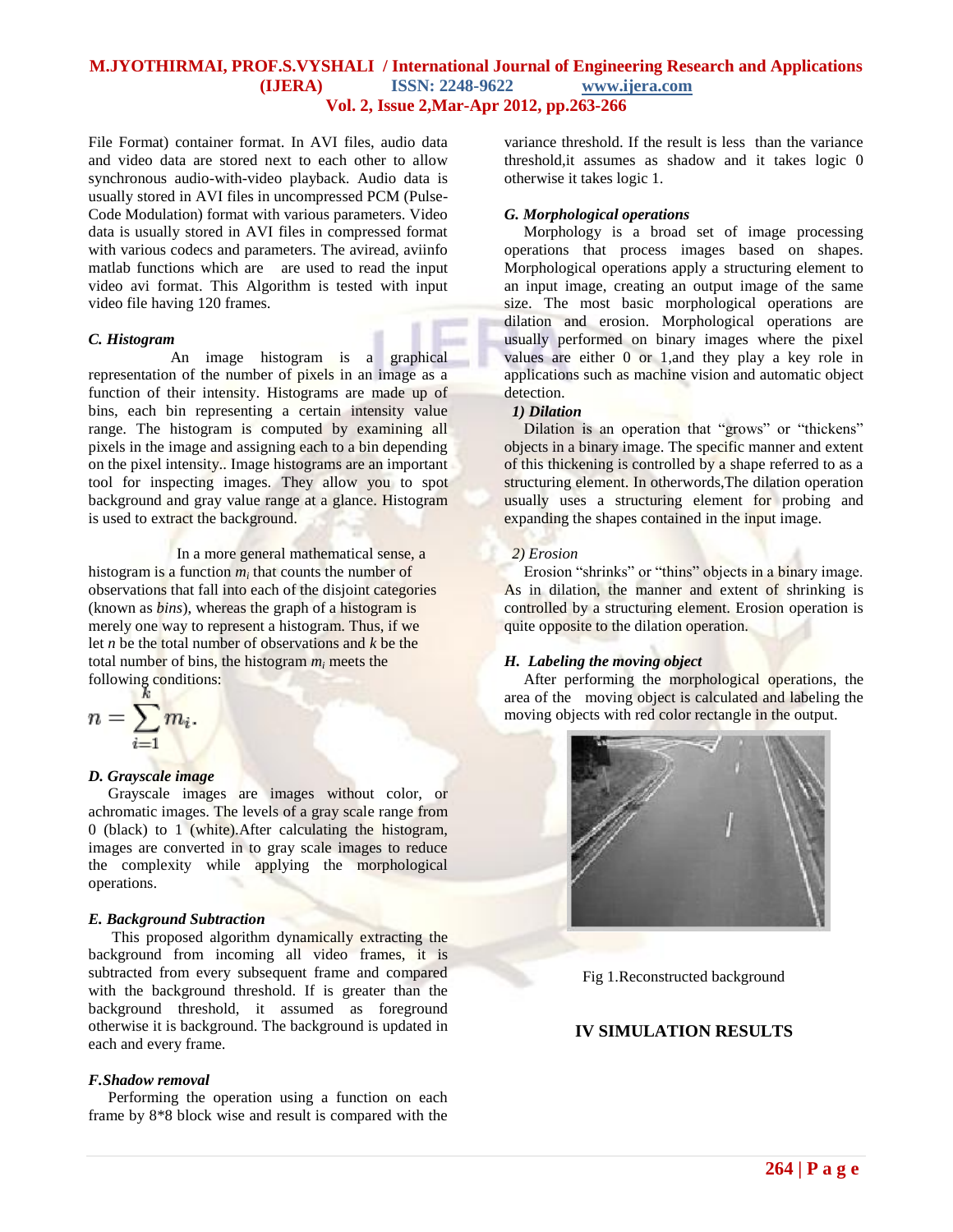#### **M.JYOTHIRMAI, PROF.S.VYSHALI / International Journal of Engineering Research and Applications (IJERA) ISSN: 2248-9622 www.ijera.com Vol. 2, Issue 2,Mar-Apr 2012, pp.263-266**



Fig 2 Moving object



Fig 3 Detected moving object with shadow

To distinct between background and moving objects (foreground here ),histogram operation is performed and background frame is subtracted from foreground ,result frame is shown in figure 3

 This algorithm removes the shadow of the moving object in order to calculate the area of the object effectively. During this process, after comparing with standard deviation threshold, result frame is shown in figure 4. If the result is less than standard deviation threshold, it is shadow.



Fig 4 shadow removed object after comparing with standard deviation

Comparing with background threshold, if result is greater

than the background threshold it is foreground otherwise it is foreground. The result frame is shown in figure5.



Fig 5 After comparing with background Threshold



Fig 6 Labeling with moving object after Morphological processing

Morphological operations i.e dilation and erodes are performed and moving object is labeling with red colour rectangular box and counting is incremented.

MATLAB is used for implementation of the algorithm. The algorithm is tested with input AVI format video files consisting of 120 frames.

# **V.CONCLUSION**

In this paper the proposed algorithm extracted the background from the all frames of video and detected the foreground effectively. .This algorithm dynamically updates the background and identify the shadow of the moving object and is removed to calculate the area of the object accurately. The moving region is detected accurately by selecting the proper threshold value of the objects. Finally this algorithm works for On-line (Real time) and Off-line (Quasi real time) video processing and its computational complexity is low.

#### **ACKNOWLEDGEMENT**

It is a great pleasure to express my heartfelt gratitude and thankfulness to my guide Smt **S**.Vyshali garu, Assistant Professor, Department of Electronics and Communication Engineering, G. Pulla Reddy